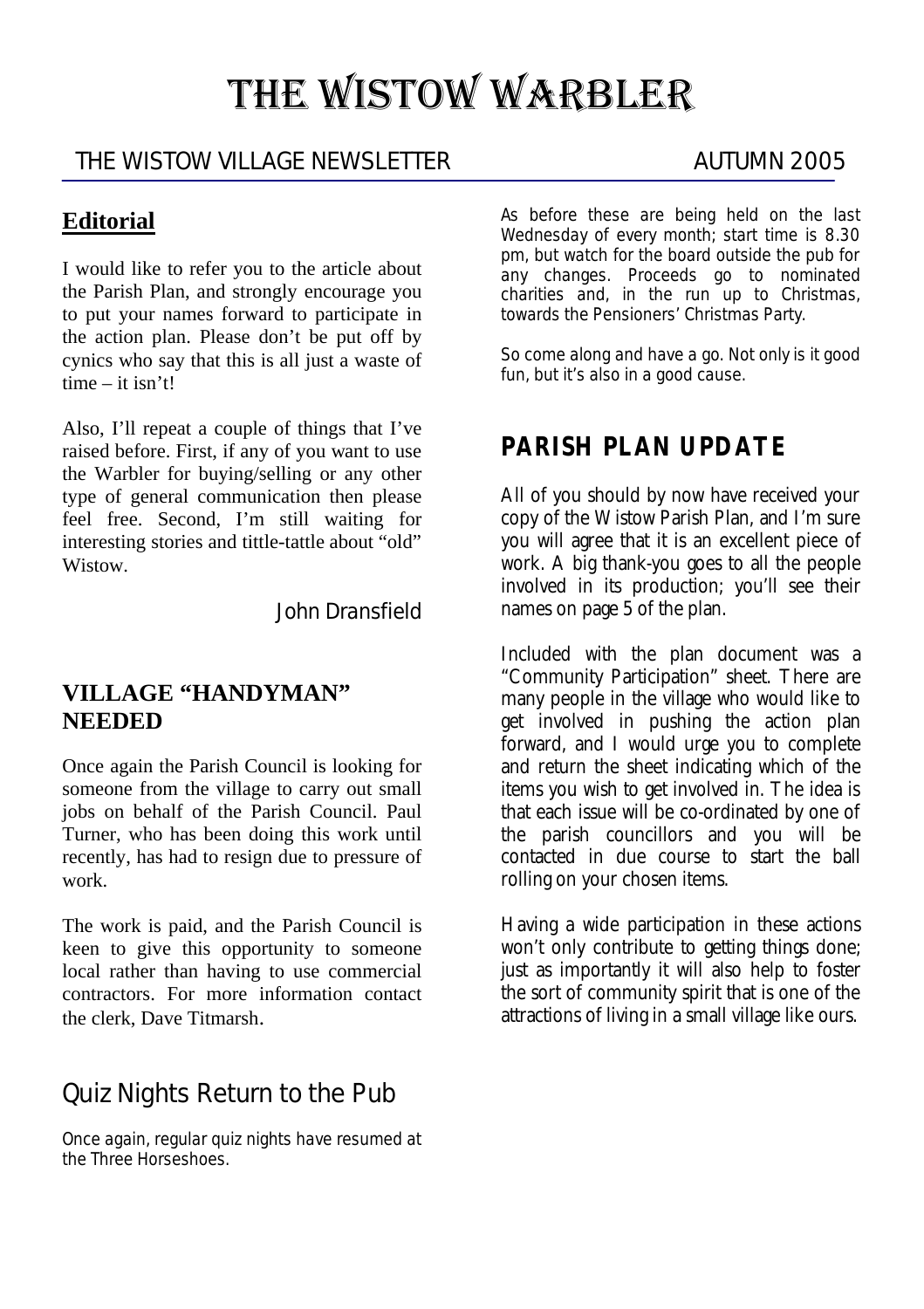#### **VACANCY ON THE PARISH COUNCIL**

Due to work and family commitments, Heather Marshall has reluctantly had to resign from the Parish Council. Heather has been a stalwart on the council for a number of years and I'm sure everyone will join the Parish Council in thanking her for all her efforts and contribution over this time.

This means that there is now a vacancy on the council. If you would like to serve as a parish councillor then please contact the clerk, Dave Titmarsh, who can give you more information. The closing date for applications is Friday  $11<sup>th</sup>$  November.

#### **CHRISTMAS CAROL SINGING**

This Christmas, as every Christmas, the W.I. will be organising carol singing around the village with the proceeds going to various charities. This year it's on Monday 12<sup>th</sup> December.

Everyone is invited to join in, so if you feel like having an enjoyable evening in a good cause then please come along, and don't forget to bring a torch.

Meet in the pub car park at 6.30 pm, hymn sheets will be provided, and the evening will be rounded off with mulled wine and mince pies in the village hall.

# **An Opportunity to Help Fight Leprosy**

LEPRA is a registered charity dedicated to helping leprosy sufferers around the world.

To support this cause, how would you fancy holding a "Cookies for a Cure" party during World Leprosy Week –  $22<sup>nd</sup>$  to  $29<sup>th</sup>$  January 2006? All proceeds will go towards LEPRA's

vital medical development programmes in Asia, South America and Africa.

All you need to do is bake (or buy!) some cookies and invite friends, neighbours and colleagues to your party (or parties) and collect "cookie contributions" from them. LEPRA will provide you with all you need to make your party a success, free of charge.

It only requires £21 to help to cure one person of leprosy, so it's possible to make a real difference. Although this dreadful disease is relatively easy to cure, there are an estimated 4 million people who are disabled by it. LEPRA's ultimate aim is its total eradication.

For more information phone Anastasia Evangelides on 020 8420 22765 or e-mail cookies@lepra.org.uk.

# A Reminder about the Recycling Bins

This is just to remind you all about the recycling bins by the playing fields and to encourage you all to use them as much as possible.

The Parish Council receives the proceeds from the recycling, and has recently committed to invest some of these proceeds towards maintaining, and possibly improving, the playing fields.

So using this facility is not only "green" and environmentally friendly, but also directly contributes to our village facilities.

#### **WHAT TO DO IF YOU OBJECT TO A PLANNING APPLICATION**

There are occasions when people in the village have objected to a planning application but their objection seems to have been ignored by Hunts District Council.